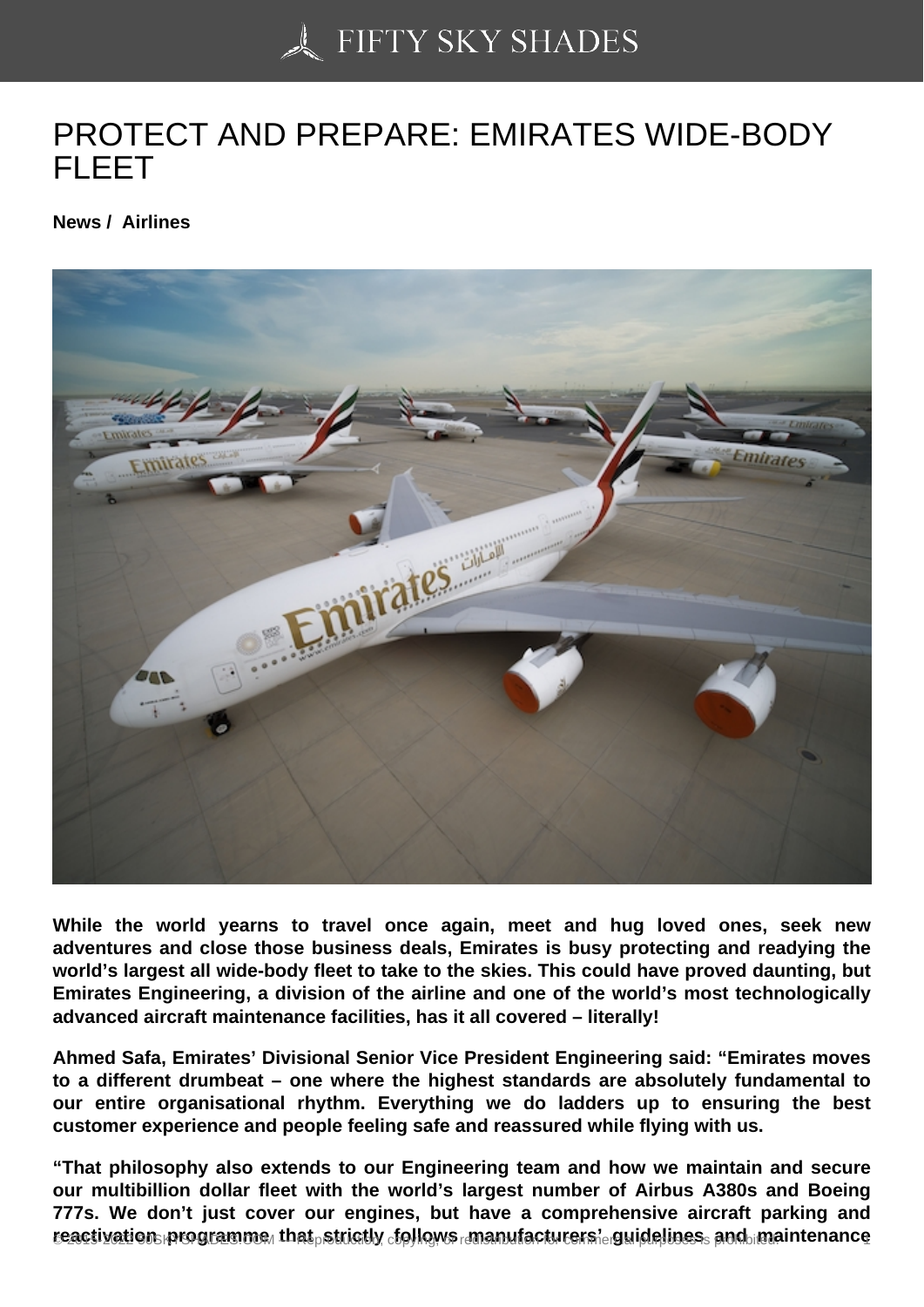**manuals, and we have enhanced standards and protocols of our own.**

**"We also have the enviable challenge of a full wide-body fleet – 115 A380s and 155 B777s – and the most sophisticated systems and avionics in the industry. While a narrow-body aircraft only requires around 3-4 employees working for eight hours or so to cover it, our aircraft need 4-6 employees working a 12-hour shift. And taking extra precautions while maintaining social distancing adds its own interesting twist to the proceedings."**

## **The parked fleet**

Of the 270 aircraft in its fleet, Emirates had initially parked and wrapped up 218 aircraft – 117 at Dubai World Central and 101 at Dubai International airport – that involved more than 15,500 manhours of work.

Now around 75 Emirates aircraft, both passenger and freighter, are crisscrossing the planet carrying people on repatriation and cargo on essential missions. These continue to be maintained as per standard operating procedures. Some aircraft are undergoing scheduled heavy maintenance in Emirates Engineering's hangars.

### **It's been done before**

Routinely, Emirates covers all aircraft that are taken out of operations for more than 48 hours. Much before the pandemic, Emirates has had to cover a significant part of its fleet during the runway closures at Dubai International airport, and even during the 2010 volcanic ash cloud disaster that partially grounded the fleet.

### **Securing the fleet and ultra-sensitive avionics systems**

All apertures and openings through which environmental factors – sand, dirt, water, birds and insects – can find their way inside an aircraft are wrapped up and made watertight. That includes engines and air data probes – such as pitot, static, temperature, angle of attack sensors – engine intakes and exhausts, and APU intakes and exhausts.

The interiors – whether cabin monuments, seats or inflight entertainment equipment – are also protected from the elements. Potable water systems and aircraft fuel tanks are preserved, and engine and APU systems are protected. The process also involves the greasing, cleaning and preservation of landing gear and flight control systems. The team turns off all cockpit switches, disconnects batteries, and installs control lever locks and window blinds.

## **Routine checks**

After concluding the protection and preservation works, the team completes periodic checks at 7-, 15- and 30-day intervals across the fleet. These can include simple walk-around inspections to ensure all covers are in place, and there are no visible damages or external leaks. Complex checks include removing the covers and reactivating aircraft systems, idling engines and testing engine bleed air and flight control systems.

#### **Reactivating the fleet**